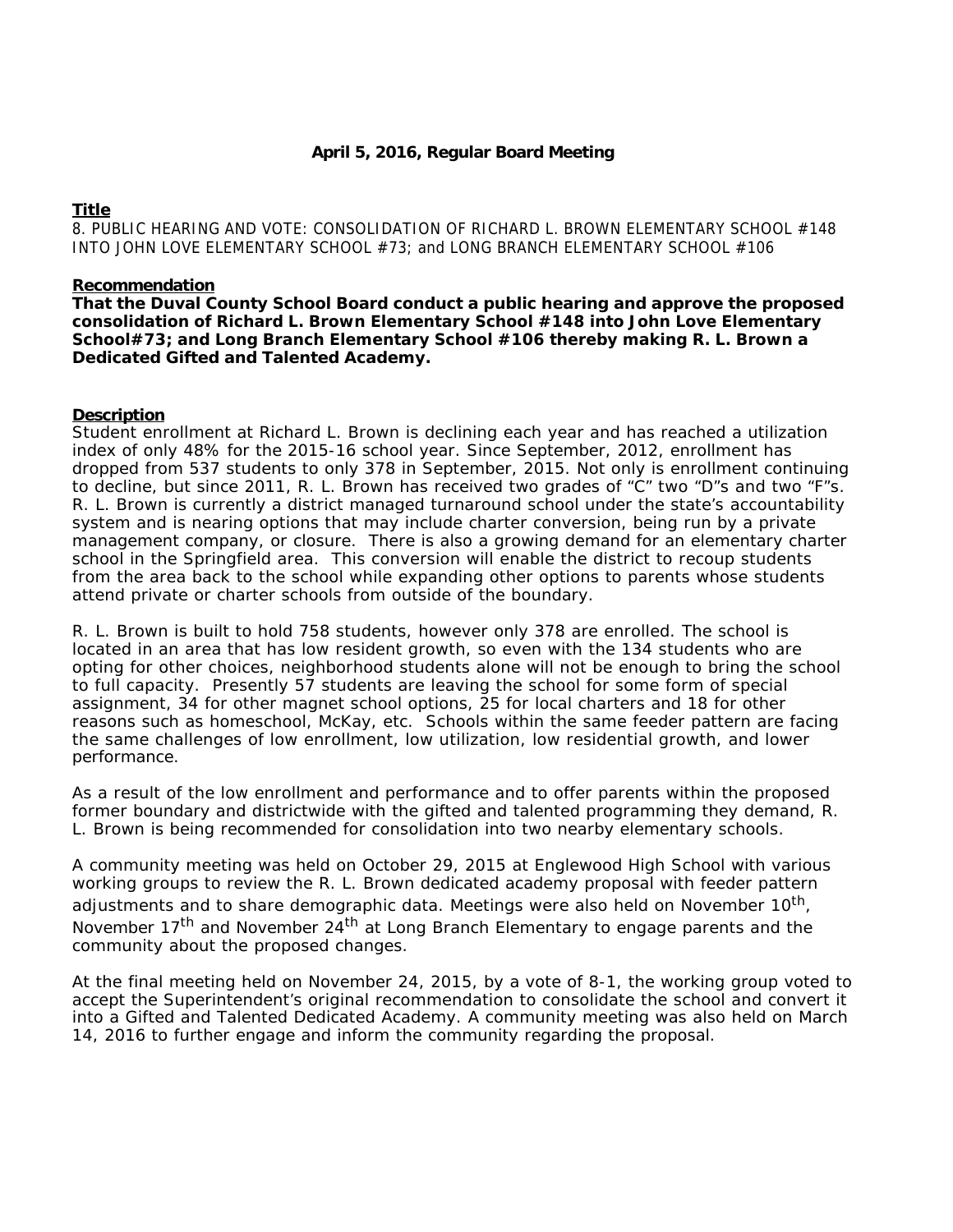The Public Hearing was duly noticed.

#### **Gap Analysis**

R. L. Brown Elementary continues to show a decline in enrollment and academic achievement. The school was built to educate 758 students; however, only 378 were registered at the 20 day count in September, 2015. Enrollment has dropped for four consecutive years, from 537 in 2013, 508 in 2014, 498 by the end of the 14-15 school year and down to 378 at the beginning of 2015-16.

R. L. Brown's academic achievement falls within the low range. As with enrollment, the school's grade declined from a grade of "C" in 2011-12, a D held harmless "F" (based on its performance the school should have been an F) in 2012-13, and an "F" in 2014-15 and 2015- 16.

There is a high demand for elementary schools that offer gifted and academically talented services. As the only dedicated gifted and academically talented elementary school in the district, Jacksonville Beach Elementary averages a waitlist of more than 400 on time applications each year. With approximately 439 students waiting for an available seat, many parents are opting to homeschool, move to adjacent counties, or apply to charter schools.

#### **Previous Outcomes**

Since 2012, R. L. Brown has received one "C" two "D"s (one a hold harmless F), and two "F"s. Based on the 2015 Florida State Assessment results, only 20% of R.L. Brown's 3rd, 4th and 5th graders are showing proficient in English/Language Arts; 25% are proficient in Mathematics and only 27% of 5th graders are proficient in Science.

## **Expected Outcomes**

In addition to the expected outcome of increased enrollment and utilization for the building over time, the proposed conversion of R. L. Brown Elementary School to a dedicated gifted and talented academy, we will be able to provide the opportunity for under-served advanced students to receive more centralized services with improved strategic resources. In addition to increasing Brown's utilization over time, it is the expectation that this change will increase enrollment and utilization at John Love and Long Branch. With this change, John Love's utilization will increase from 64% to 101% and will be at capacity when factoring in Pre-K and Head Start classes. Long Branch will show a 17% increase moving from a low 48% utilization to 65%.